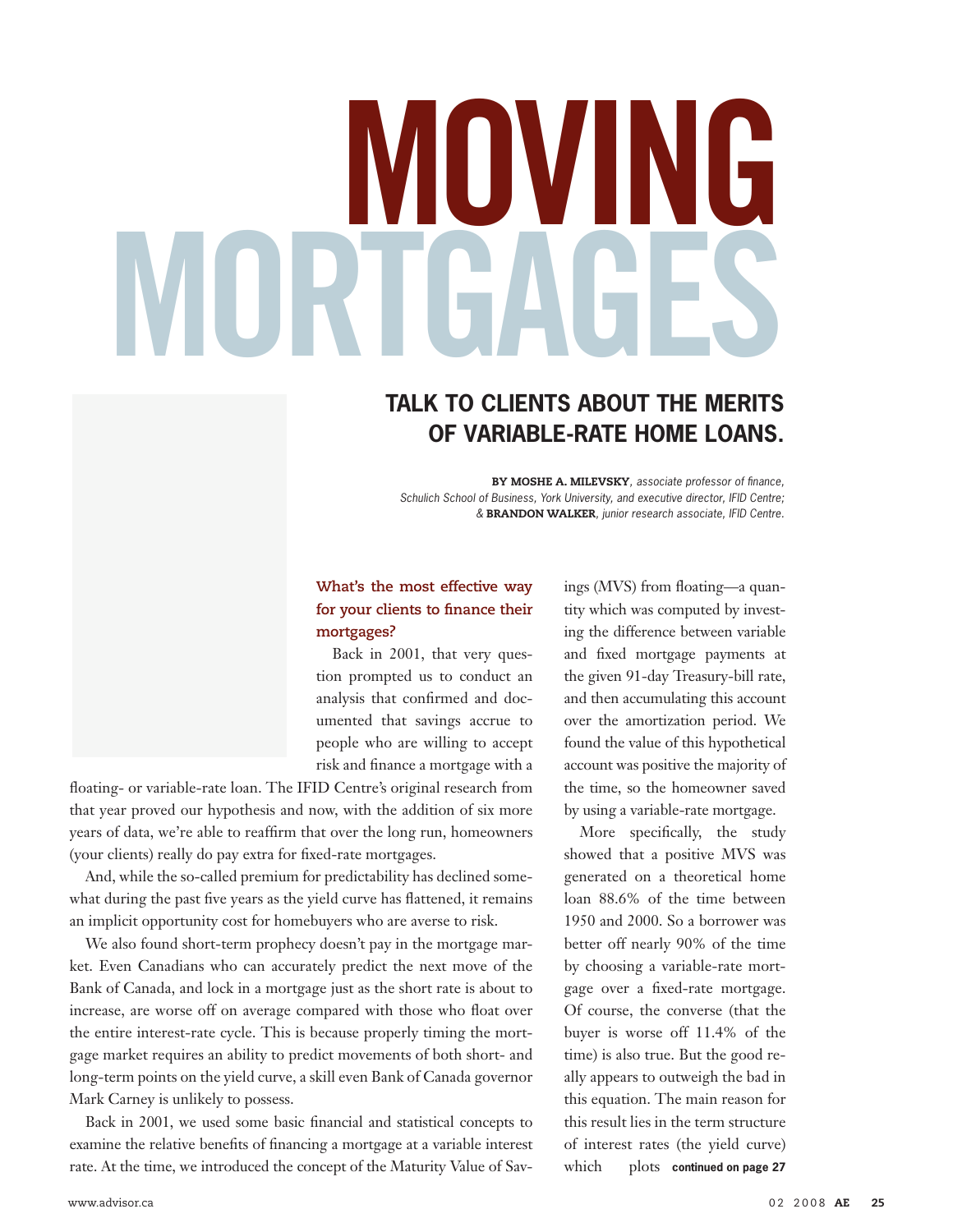continued from page 25 them on financial assets with varying maturities. Shortterm rates and long-term yields are not only different, but also can move in different directions on any given day (See "Floating Versus Fixed," this page).

The yield curve tends to slope upward, because assets with a longer time to maturity usually carry higher interest rates to compensate for the risk associated with rate changes during the term of the investment.

Over the past few years, a number of important developments have taken place in the mortgage market. Residential real estate prices have increased significantly across Canada, with average housing prices (as forecast by Royal LePage Real Estate Services) expected to pass the \$300,000 mark for the first time during 2008. In addition to the robust housing market, the Bank of Canada increased its interest rates in the

summer of 2007, but then paused in its September rate setting. More recently, the Canadian dollar has hovered around a 30-year high relative to the U.S. dollar and the recent volatility in global equity markets has only increased the cloud of uncertainty around financial decision making.

All of this has prompted many people to wonder whether it's the right time to lock-in a fixed rate, long-term mortgage. This is a risk-versus-return decision that depends on a client's personal tolerance for fluctuating mortgage payments and interest rates. There's no one-size-fits-all solution.

#### Updating the results

So, should you still go with the float? As in the original study, our examples assume two people are about to renew their mortgages and that each has three five-year terms remaining. Both have \$100,000 outstanding and are amortizing the balance over the next 15 years. One decides to go with a variable rate (floating) mortgage, while the other decides to lock-in at the fiveyear fixed rate (see, "Amortization Savings," page 29).

An example helps illustrate how to read the table. Assume a borrower took out a variable-rate mortgage in January 1964 and amortized the loan over 15 years. In the process of making regular monthly payments, this borrower invested the difference between what she would have paid if she'd had taken out

## Floating Versus Fixed

Changes in the spread between short-term (variable, prime) and long-term (five-year fixed) rates from January 2002 through December 2007.



Source: *Five-year fixed rates obtained from the CANSIM II statistical database. Floating Rates obtained from Bank of Canada.*

> a traditional five-year, fixed-rate mortgage and what she would actually pay in 91-day Treasury bills each month. By January 1979, when the mortgage has matured, the borrower would have accumulated \$20,970. This number represents the MVS.

> By early 2008, the frequency of having a positive MVS was up to 90.1% from 88.6% in 2001, with the first 15-year mortgage beginning in January, 1950. That is, you were better off 90.1% of the time if you had gone with a floating rate mortgage instead of the traditional five-year fixed-rate mortgage. The average magnitude of the MVS dropped slightly to \$20,630 from \$22,210 in the 2001 study. Of course, the numbers are across different periods of time.

> Although we have been focusing on 15-year mortgages, let's suppose both homeowners only had 10 years remaining on their mortgages. Does it still pay to go with the float? (see "Mature Savings," page 33)

> As you might expect, with a shorter amortization the average magnitude of the MVS declined to \$11,334. This is a result of having less time to grow the accumulated savings at the T-bill rate. However, the number of times a borrower comes out on top by choosing the variable rate is still quite high: 88%. So it seems our earlier results are not sensitive to the amortization period.

An alternative way of illustrating the **continued on page 29**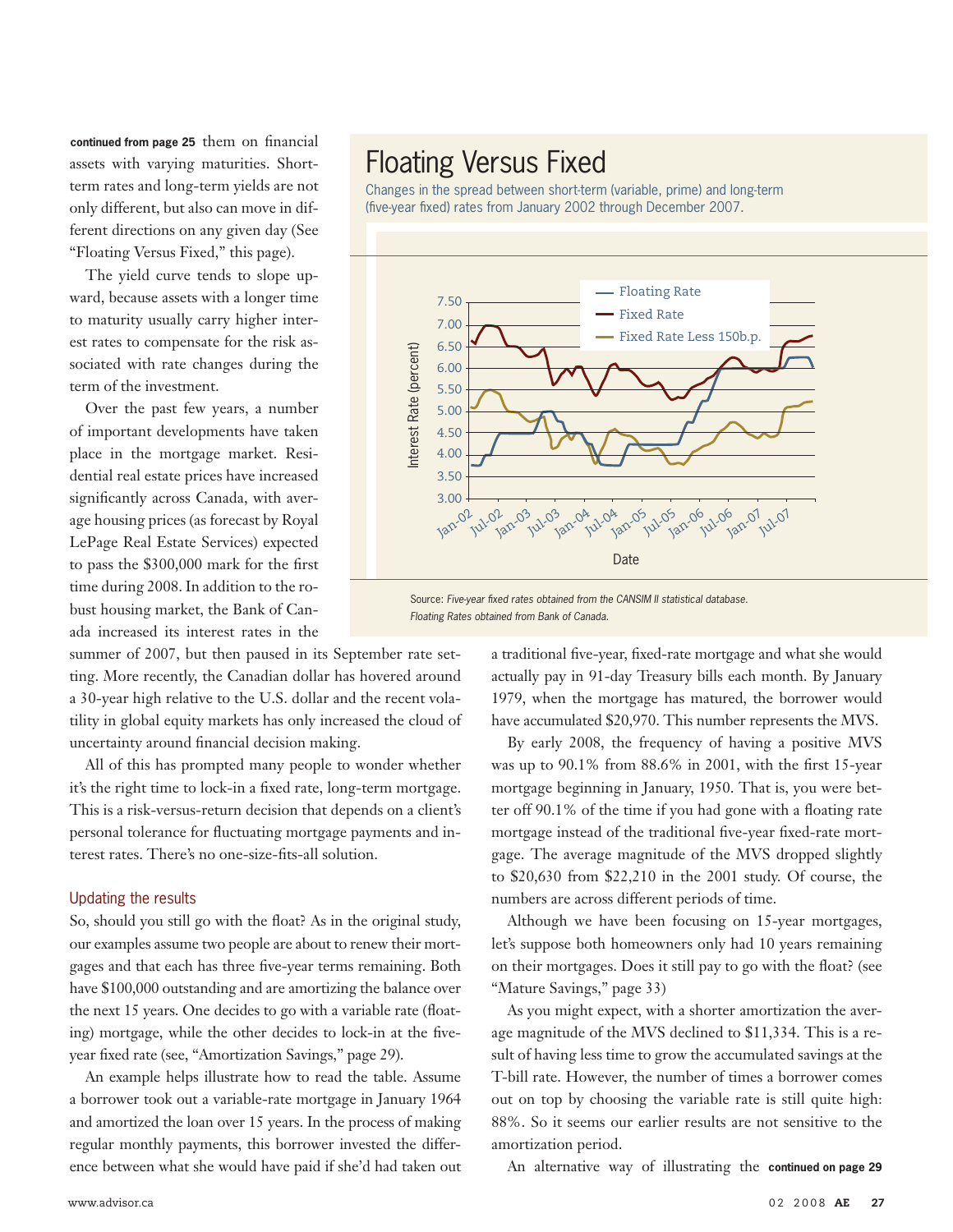#### **continued from page 27**

# Amortization Savings

The MVS: 15-year periods ended Jan 1965 through December 2007.

#### Mortgage Maturity Date

|      | <b>JAN</b>   | <b>FEB</b>   | <b>MAR</b>  | <b>APR</b>   | <b>MAY</b>  | <b>JUN</b>  | <b>JUL</b>  | <b>AUG</b>  | <b>SEP</b>  | <b>OCT</b>  | <b>NOV</b>   | <b>DEC</b>   |
|------|--------------|--------------|-------------|--------------|-------------|-------------|-------------|-------------|-------------|-------------|--------------|--------------|
| 1965 | \$8,723      | \$8,648      | \$8,571     | \$8,492      | \$7,354     | \$7,274     | \$7,065     | \$6,785     | \$7,036     | \$7,222     | \$7,337      | \$7,251      |
| 1966 | \$7,166      | \$7,080      | \$7,193     | \$8,822      | \$10,461    | \$10,583    | \$11,740    | \$12,476    | \$13,508    | \$14,043    | \$14,375     | \$14,291     |
| 1967 | \$14,056     | \$14,170     | \$14,074    | \$13,838     | \$14,313    | \$14,828    | \$15,150    | \$15,255    | \$14,848    | \$15,106    | \$15,005     | \$14,698     |
| 1968 | \$15,330     | \$15,028     | \$14,518    | \$14,135     | \$14,000    | \$14,272    | \$14,168    | \$14,179    | \$14,801    | \$14,896    | \$15,147     | \$15,023     |
| 1969 | \$14,744     | \$14,622     | \$14,498    | \$13,707     | \$13,482    | \$13,567    | \$13,435    | \$13,910    | \$14,879    | \$14,746    | \$14,828     | \$14,686     |
| 1970 | \$14,621     | \$14,399     | \$14,199    | \$14,030     | \$11,664    | \$11,474    | \$11,095    | \$10,649    | \$11,037    | \$11,308    | \$11,542     | \$11,469     |
| 1971 | \$11,207     | \$11,073     | \$11,246    | \$11,022     | \$10,890    | \$11,200    | \$11,981    | \$13,582    | \$13,906    | \$15,022    | \$15,784     | \$15,738     |
| 1972 | \$16,008     | \$16,250     | \$16,063    | \$15,462     | \$14,863    | \$16,407    | \$16,730    | \$17,070    | \$17,881    | \$18,369    | \$18,346     | \$17,878     |
| 1973 | \$18,211     | \$17,719     | \$16,939    | \$16,461     | \$16,232    | \$16,030    | \$15,843    | \$16,097    | \$15,842    | \$16,092    | \$16,074     | \$15,953     |
| 1974 | \$16,718     | \$16,573     | \$16,464    | \$15,769     | \$15,300    | \$15,991    | \$16,241    | \$17,723    | \$19,951    | \$20,048    | \$20,541     | \$20,757     |
| 1975 | \$20,731     | \$20,326     | \$20,130    | \$20,047     | \$19,528    | \$19,342    | \$19,062    | \$19,514    | \$19,008    | \$18,501    | \$18,474     | \$18,716     |
| 1976 | \$18,167     | \$18,054     | \$17,311    | \$17,158     | \$17,246    | \$17,539    | \$18,078    | \$18,590    | \$18,624    | \$18,570    | \$18,109     | \$17,838     |
| 1977 | \$17,408     | \$16,792     | \$16,298    | \$15,053     | \$13,908    | \$15,909    | \$16,872    | \$16,838    | \$16,856    | \$18,615    | \$18,497     | \$18,127     |
| 1978 | \$19,270     | \$18,958     | \$19,406    | \$19,952     | \$19,811    | \$19,650    | \$19,488    | \$20,323    | \$19,945    | \$19,578    | \$19,663     | \$19,361     |
| 1979 | \$20,970     | \$20,692     | \$20,633    | \$21,160     | \$20,766    | \$21,916    | \$23,162    | \$25,030    | \$25,749    | \$26,012    | \$26,164     | \$26,816     |
| 1980 | \$25,792     | \$23,210     | \$22,258    | \$22,082     | \$22,293    | \$22,007    | \$22,979    | \$24,158    | \$24,431    | \$25,402    | \$24,651     | \$24,582     |
| 1981 | \$22,578     | \$21,577     | \$18,744    | \$18,269     | \$18,407    | \$19,119    | \$20,603    | \$21,994    | \$22,024    | \$21,588    | \$19,522     | \$17,774     |
| 1982 | \$15,478     | \$12,608     | \$11,404    | \$10,690     | \$10,607    | \$12,558    | \$13,899    | \$13,279    | \$12,791    | \$16,849    | \$16,001     | \$14,498     |
| 1983 | \$16,912     | \$15,722     | \$17,059    | \$20,374     | \$21,196    | \$21,268    | \$21,443    | \$21,904    | \$22,235    | \$21,649    | \$22,190     | \$21,599     |
| 1984 | \$25,163     | \$24,263     | \$23,856    | \$28,556     | \$31,257    | \$34,957    | \$39,357    | \$43,492    | \$47,400    | \$51,128    | \$53,725     | \$53,601     |
| 1985 | \$53,210     | \$46,012     | \$46,317    | \$50,935     | \$46,741    | \$45,281    | \$43,832    | \$45,526    | \$49,669    | \$51,242    | \$48,340     | \$46,237     |
| 1986 | \$40,766     | \$36,292     | \$30,241    | \$30,184     | \$32,114    | \$33,222    | \$33,958    | \$38,344    | \$37,099    | \$32,649    | \$22,903     | \$14,692     |
| 1987 | \$9,095      | \$3,529      | \$3,429     | \$2,539      | \$3,620     | \$5,037     | \$4,651     | \$1,551     | \$(2,956)   | \$(7,686)   | \$(12, 405)  | \$(16, 227)  |
| 1988 | \$(20, 540)  | \$(24, 230)  | \$(25, 334) | \$(25, 573)  | \$(24,989)  | \$(24,160)  | \$(22, 327) | \$(19, 563) | \$(14,072)  | \$(14, 484) | \$(14, 305)  | \$(14,650)   |
| 1989 | \$(17, 138)  | \$(18, 280)  | \$(18, 977) | \$ (8, 402)  | \$1,666     | \$4,501     | \$9,160     | \$16,637    | \$22,329    | \$31,110    | \$36,523     | \$26,733     |
| 1990 | \$22,405     | \$9,824      | \$14,570    | \$29,306     | \$10,969    | \$5,113     | \$7,061     | \$11,499    | \$25,621    | \$31,443    | \$28,112     | \$30,152     |
| 1991 | \$25,346     | \$25,118     | \$28,968    | \$34,620     | \$42,412    | \$46,718    | \$47,788    | \$64,569    | \$63,967    | \$53,710    | \$39,129     | \$25,479     |
| 1992 | \$17,864     | \$12,938     | \$14,281    | \$12,436     | \$13,476    | \$12,043    | \$12,237    | \$6,439     | \$(3,527)   | \$(14, 576) | \$(25, 597)  | \$(30, 229)  |
| 1993 | $$$ (33,516) | $$$ (38,676) | \$(41, 582) | \$(42, 741)  | \$(43,808)  | \$(47, 492) | \$(47,961)  | \$(44,649)  | \$(37, 424) | \$(40,085)  | $$$ (37,400) | $$$ (34,697) |
| 1994 | \$(38,407)   | $$$ (39,053) | \$(38, 779) | $$$ (34,556) | \$(30, 295) | \$(27,786)  | \$(24, 586) | \$(19, 326) | \$(15, 818) | \$562       | \$11,889     | \$(2,845)    |
| 1995 | \$(8, 362)   | \$(2,506)    | \$21,779    | \$51,505     | \$9,863     | \$(8,075)   | \$(6, 394)  | \$(2,184)   | \$12,559    | \$17,942    | \$18,106     | \$24,692     |
| 1996 | \$20,457     | \$24,377     | \$30,531    | \$37,597     | \$53,891    | \$67,264    | \$75,349    | \$108,710   | \$113,980   | \$104,467   | \$82,958     | \$70,403     |
| 1997 | \$74,794     | \$82,916     | \$88,534    | \$89,939     | \$92,761    | \$94,508    | \$96,721    | \$92,473    | \$79,782    | \$65,726    | \$49,067     | \$44,947     |
| 1998 | \$42,964     | \$36,611     | \$32,014    | \$29,737     | \$30,135    | \$28,874    | \$29,852    | \$38,380    | \$43,423    | \$32,591    | \$28,593     | \$27,216     |
| 1999 | \$27,395     | \$27,006     | \$32,716    | \$45,111     | \$51,535    | \$53,516    | \$59,939    | \$53,924    | \$48,924    | \$46,366    | \$41,847     | \$38,553     |
| 2000 | \$36,565     | \$40,273     | \$51,764    | \$48,639     | \$46,382    | \$39,822    | \$38,014    | \$37,001    | \$37,224    | \$37,247    | \$34,122     | \$29,600     |
| 2001 | \$27,783     | \$27,744     | \$25,609    | \$20,273     | \$15,206    | \$18,275    | \$20,806    | \$20,374    | \$20,945    | \$19,136    | \$14,984     | \$12,736     |
| 2002 | \$9,438      | \$5,552      | \$4,884     | \$8,964      | \$13,973    | \$13,755    | \$11,272    | \$10,975    | \$12,414    | \$17,929    | \$14,076     | \$15,946     |
| 2003 | \$17,637     | \$15,395     | \$9,647     | \$9,059      | \$11,773    | \$13,044    | \$12,530    | \$17,345    | \$20,281    | \$16,661    | \$14,179     | \$16,853     |
| 2004 | \$16,789     | \$16,920     | \$22,833    | \$33,201     | \$31,109    | \$31,044    | \$35,633    | \$34,702    | \$33,872    | \$34,400    | \$35,781     | \$40,315     |
| 2005 | \$43,770     | \$47,729     | \$50,063    | \$56,033     | \$58,793    | \$56,758    | \$56,573    | \$56,159    | \$56,025    | \$54,603    | \$53,821     | \$49,169     |
| 2006 | \$44,906     | \$40,321     | \$41,214    | \$42,021     | \$42,570    | \$43,352    | \$44,421    | \$43,988    | \$42,982    | \$36,923    | \$29,458     | \$27,400     |
| 2007 | \$27,529     | \$27,382     | \$30,532    | \$35,710     | \$33,760    | \$29,692    | \$25,190    | \$20,897    | \$19,276    | \$23,551    | \$24,356     | \$26,849     |

**NOTES:** Result of investing the difference in monthly payments between fixed and variable at the T-bill rate of the appropriate period and continuing to do so for 15 years.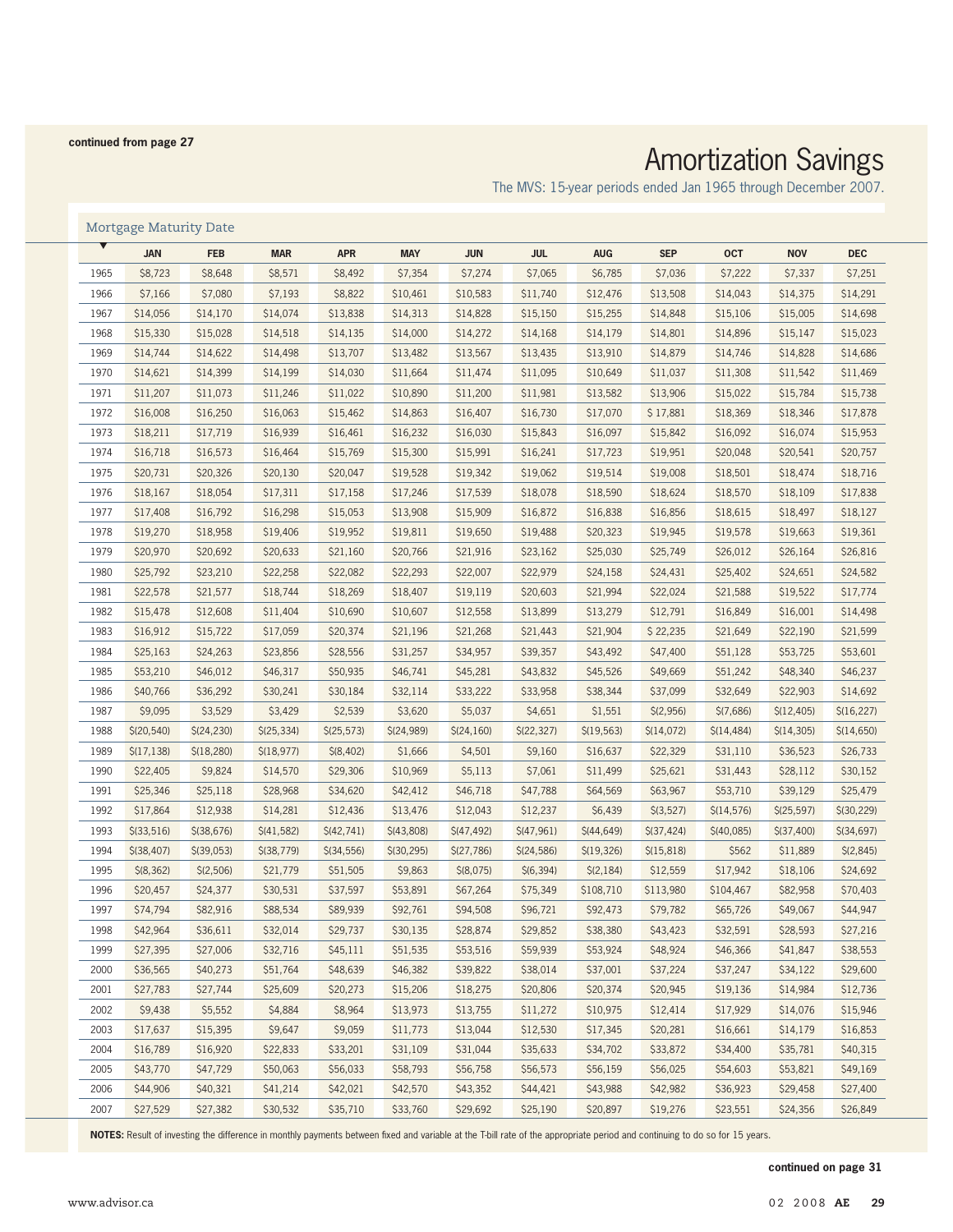#### **continued from page 29**

## Mature Savings

The MVS: 10-year periods ended Jan 1965 through December 2007.

#### Mortgage Maturity Date

| \$7,309<br>\$7,200<br>\$7,089<br>\$6,976<br>\$5,439<br>\$5,324<br>\$5,035<br>\$4,650<br>\$4,978<br>1965                                                  | \$5,240<br>\$5,219<br>\$5,364  |
|----------------------------------------------------------------------------------------------------------------------------------------------------------|--------------------------------|
| \$5,116<br>\$4,990<br>1966<br>\$5,131<br>\$5,003<br>\$4,933<br>\$5,133<br>\$5,602<br>\$6,616<br>\$6,846                                                  | \$8,147<br>\$7,622<br>\$8,158  |
| 1967<br>\$8,408<br>\$8,668<br>\$8,652<br>\$8,455<br>\$8,257<br>\$9,054<br>\$9,124<br>\$9,381<br>\$9,946                                                  | \$9,720<br>\$9,961<br>\$9,978  |
| 1968<br>\$9,712<br>\$9,427<br>\$8,833<br>\$8,407<br>\$8,311<br>\$8,266<br>\$8,216<br>\$8,324<br>\$8,262                                                  | \$8,354<br>\$8,483<br>\$8,419  |
| 1969<br>\$8,575<br>\$8,511<br>\$8,445<br>\$8,033<br>\$7,901<br>\$8,181<br>\$8,175<br>\$8,968<br>\$10,415<br>\$10,412                                     | \$10,690<br>\$10,698           |
| 1970<br>\$10,787<br>\$10,681<br>\$10,607<br>\$10,582<br>\$9,955<br>\$10,274<br>\$10,237<br>\$10,113<br>\$9,800                                           | \$9,484<br>\$9,333<br>\$9,346  |
| 1971<br>\$9,376<br>\$9,437<br>\$9,380<br>\$9,333<br>\$9,303<br>\$9,329<br>\$9,415<br>\$9,520<br>\$9,475                                                  | \$9,311<br>\$9,413<br>\$9,363  |
| 1972<br>\$9,146<br>\$8,946<br>\$8,708<br>\$7,932<br>\$7,157<br>\$8,122<br>\$8,547<br>\$8,538<br>\$8,567                                                  | \$9,112<br>\$9,218<br>\$9,209  |
| \$9,582<br>1973<br>\$9,504<br>\$9,627<br>\$9,616<br>\$9,401<br>\$9,219<br>\$9,056<br>\$9,465<br>\$9,210                                                  | \$9,052<br>\$9,082<br>\$9,134  |
| 1974<br>\$9,593<br>\$9,484<br>\$9,425<br>\$9,082<br>\$8,435<br>\$8,749<br>\$9,023<br>\$9,805<br>\$9,906                                                  | \$10,216<br>\$9,963<br>\$9,991 |
| 1975<br>\$9,583<br>\$9,020<br>\$8,581<br>\$9,224<br>\$8,728<br>\$8,419<br>\$8,133<br>\$8,838<br>\$9,371                                                  | \$9,804<br>\$9,637<br>\$9,549  |
| \$9,072<br>1976<br>\$8,903<br>\$7,919<br>\$7,696<br>\$7,785<br>\$8,141<br>\$8,875<br>\$9,575<br>\$9,656                                                  | \$8,770<br>\$9,627<br>\$9,072  |
| \$8,270<br>\$7,531<br>\$6,955<br>\$6,361<br>\$7,864<br>\$7,733<br>1977<br>\$6,609<br>\$7,186<br>\$7,668                                                  | \$9,180<br>\$9,855<br>\$9,650  |
| 1978<br>\$10,749<br>\$10,437<br>\$11,186<br>\$12,808<br>\$13,169<br>\$13,299<br>\$12,983<br>\$12,643<br>\$13,171<br>\$13,176                             | \$12,884<br>\$12,622           |
| 1979<br>\$14,835<br>\$14,648<br>\$14,748<br>\$16,342<br>\$17,022<br>\$18,793<br>\$20,777<br>\$22,040<br>\$23,422<br>\$24,223                             | \$24,875<br>\$26,186           |
| 1980<br>\$26,724<br>\$24,572<br>\$24,272<br>\$24,569<br>\$25,238<br>\$25,426<br>\$24,542<br>\$24,978<br>\$25,529<br>\$25,833                             | \$23,493<br>\$24,778           |
| 1981<br>\$21,517<br>\$19,432<br>\$15,876<br>\$15,115<br>\$14,986<br>\$15,128<br>\$15,481<br>\$15,517<br>\$15,021<br>\$14,093                             | \$8,065<br>\$10,889            |
| 1982<br>\$5,502<br>\$2,530<br>\$3,006<br>\$57<br>\$2,011<br>\$1,641<br>\$2,173<br>\$2,526<br>\$1,367<br>\$(1,208)                                        | \$(4, 558)<br>\$(2, 726)       |
| 1983<br>\$(4, 409)<br>\$(6, 858)<br>\$(8,637)<br>\$(9, 282)<br>\$(9, 505)<br>\$(9,194)<br>\$ (8, 442)<br>\$(7, 558)<br>\$(6, 565)<br>\$(4,338)           | \$(5,035)<br>\$(4,587)         |
| 1984<br>\$3,041<br>\$(6, 118)<br>\$(6, 763)<br>\$(7,312)<br>\$(1,892)<br>\$4,152<br>\$6,241<br>\$10,031<br>\$13,000<br>\$16,093                          | \$17,986<br>\$14,438           |
| 1985<br>\$12,782<br>\$3,594<br>\$4,897<br>\$4,435<br>\$9,530<br>\$4,607<br>\$4,462<br>\$6,235<br>\$12,142<br>\$14,524                                    | \$12,713<br>\$12,560           |
| 1986<br>\$9,926<br>\$10,617<br>\$11,510<br>\$14,033<br>\$16,568<br>\$17,314<br>\$17,016<br>\$22,242<br>\$21,455<br>\$17,095                              | \$6,083<br>\$11,914            |
| 1987<br>\$1,458<br>\$(2, 143)<br>\$(1,910)<br>\$(3,041)<br>\$(4,190)<br>\$(4, 392)<br>\$(11, 144)<br>\$(15, 364)<br>\$(3,054)<br>\$(7,189)               | \$(19,166)<br>\$(21, 265)      |
| 1988<br>\$(23,003)<br>\$(25,108)<br>\$(26, 271)<br>\$(26, 797)<br>\$(27, 727)<br>\$(29,903)<br>$$$ (30,578)<br>\$(30, 295)<br>\$(27,149)<br>\$(27, 264)  | \$(24,062)<br>\$(25,502)       |
| 1989<br>\$(26, 633)<br>\$(27, 226)<br>\$(28, 039)<br>\$(27, 264)<br>\$(25, 730)<br>\$(24,506)<br>\$(23, 433)<br>\$(19, 493)<br>\$(16, 771)<br>\$(6, 325) | \$(7, 264)<br>\$1,491          |
| 1990<br>\$(7, 592)<br>\$1,093<br>\$(10, 447)<br>\$5,626<br>\$25,010<br>\$(1, 877)<br>\$(12,503)<br>\$(11, 328)<br>\$(8, 388)                             | \$10,198<br>\$4,477<br>\$5,006 |
| 1991<br>\$7,618<br>\$10,377<br>\$42,175<br>\$15,171<br>\$21,176<br>\$33,406<br>\$47,396<br>\$70,904<br>\$74,747<br>\$68,550                              | \$46,007<br>\$54,310           |
| 1992<br>\$49,956<br>\$56,587<br>\$62,160<br>\$63,592<br>\$65,846<br>\$53,548<br>\$60,700<br>\$61,012<br>\$63,006<br>\$42,081                             | \$30,755<br>\$27,451           |
| 1993<br>\$25,639<br>\$21,409<br>\$19,235<br>\$17,605<br>\$17,316<br>\$16,065<br>\$16,838<br>\$22,045<br>\$25,123<br>\$17,825                             | \$15,672<br>\$14,107           |
| 1994<br>\$14,360<br>\$14,107<br>\$16,927<br>\$23,282<br>\$30,037<br>\$33,636<br>\$29,850<br>\$26,585<br>\$24,880<br>\$28,460                             | \$21,539<br>\$18,275           |
| 1995<br>\$16,249<br>\$18,295<br>\$26,347<br>\$23,128<br>\$21,379<br>\$17,228<br>\$16,070<br>\$15,395<br>\$15,678<br>\$16,129                             | \$11,850<br>\$14,122           |
| 1996<br>\$11,512<br>\$12,532<br>\$10,677<br>\$6,634<br>\$2,953<br>\$5,029<br>\$6,639<br>\$6,513<br>\$7,039                                               | \$4,338<br>\$6,992<br>\$5,533  |
| 1997<br>\$1,807<br>\$(1,064)<br>\$(2,171)<br>$$$ (357)<br>\$3,655<br>\$4,317<br>\$3,377<br>\$3,864<br>\$5,149                                            | \$6,109<br>\$8,313<br>\$5,286  |
| 1998<br>\$7,290<br>\$3,524<br>\$5,672<br>\$2,071<br>\$1,727<br>\$4,441<br>\$4,268<br>\$7,736<br>\$9,622                                                  | \$6,523<br>\$8,961<br>\$7,574  |
| 1999<br>\$9,424<br>\$9,613<br>\$12,740<br>\$18,567<br>\$16,599<br>\$15,651<br>\$17,676<br>\$17,117<br>\$17,166<br>\$17,587                               | \$18,380<br>\$21,237           |
| 2000<br>\$23,113<br>\$26,275<br>\$29,239<br>\$34,377<br>\$37,401<br>\$36,610<br>\$36,962<br>\$36,199<br>\$36,158<br>\$35,436                             | \$35,078<br>\$32,056           |
| \$29,694<br>2001<br>\$26,522<br>\$27,016<br>\$27,105<br>\$27,337<br>\$27,786<br>\$28,586<br>\$29,005<br>\$28,679<br>\$24,838                             | \$19,882<br>\$18,149           |
| 2002<br>\$17,888<br>\$17,744<br>\$19,967<br>\$22,947<br>\$21,504<br>\$18,660<br>\$15,548<br>\$12,452<br>\$11,325<br>\$14,861                             | \$15,520<br>\$17,194           |
| 2003<br>\$17,228<br>\$16,974<br>\$14,265<br>\$13,659<br>\$13,787<br>\$13,584<br>\$12,504<br>\$12,175<br>\$12,469<br>\$11,206                             | \$7,493<br>\$6,216             |
| 2004<br>\$4,045<br>\$3,345<br>\$7,508<br>\$15,577<br>\$16,407<br>\$18,918<br>\$24,307<br>\$23,094<br>\$21,146<br>\$20,696                                | \$21,269<br>\$23,626           |
| 2005<br>\$26,219<br>\$26,080<br>\$23,037<br>\$21,957<br>\$19,111<br>\$17,508<br>\$16,856<br>\$19,182<br>\$19,508<br>\$18,681                             | \$17,152<br>\$18,398           |
| 2006<br>\$14,580<br>\$13,435<br>\$16,996<br>\$17,355<br>\$15,047<br>\$17,703<br>\$17,821<br>\$15,243<br>\$14,272<br>\$11,433                             | \$8,358<br>\$8,128             |
| 2007<br>\$9,081<br>\$8,839<br>\$8,797<br>\$11,751<br>\$11,124<br>\$9,708<br>\$8,191<br>\$7,703<br>\$7,186                                                | \$5,877<br>\$5,574<br>\$6,549  |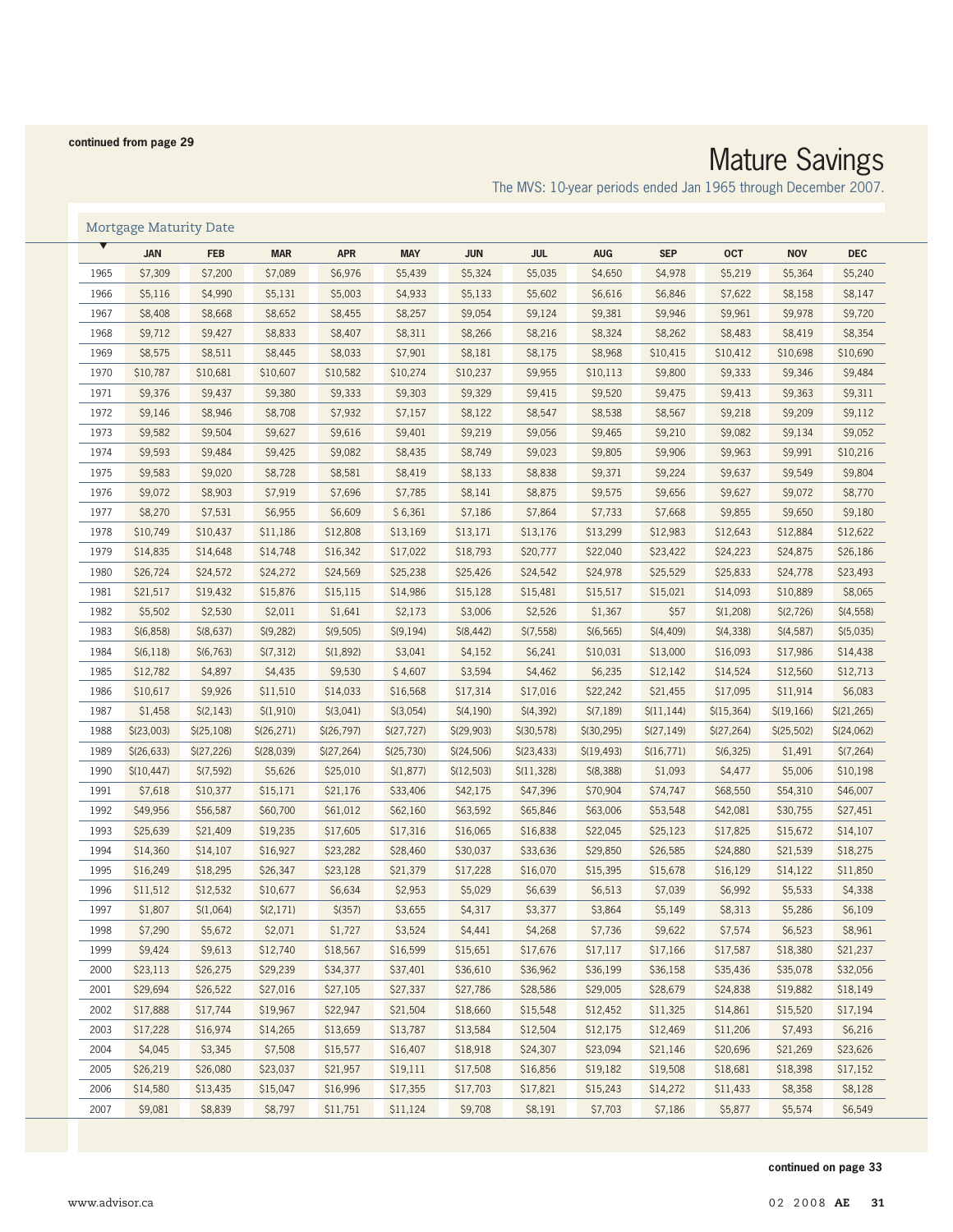continued from page 31 benefits of going with the float is to look at the Total Months Saved (TMS). TMS is computed by making the monthly payment on the variable rate mortgage identical to the five-year fixed-monthly payment. Using this approach you can determine how much sooner the mortgage would have been paid off by going with a variable-rate mortgage (see "Total Months Saved," page 35).

Updated results show the TMS was positive 79.2% of the time (up from 74% in the 2001 study) for 15-year mortgages maturing from January 1984 to December 1999, with an average savings of 19.3 months (up from 18 months in the original study which covered a period between January 1984 and December 1999). In other words, floating lets people typically shave more than a year off the time it took to get free and clear of a home loan. By including mortgages maturing from January 1965 to December 1983, the TMS becomes positive 88.4% of the time, with an average savings of 19.2 months. If the amortization is reduced to 10 years, the mortgage would have been paid off sooner 90.5% of the time, with an average savings of 8.6 months.

The results were also replicated to take into account the impact negotiating mortgage rates can have on the MVS and the TMS. The negotiator is assumed to have the ability to bargain a 100-basis point reduction on the five-year fixed rate, and a 50-basis point reduction in the variable rate (see "Reaping Rewards," page 33). From a methodological point of view, we assumed the variable rate was the commercial prime rate, which is the convention in practice.

The result is a positive MVS 84.9% of the time and a positive TMS 84.5% of the time. The aggressive negotiator, **continued on page 35**

## Reaping Rewards

Frequency in which a borrower obtained a positive MVS over the 15-year periods from January, 1965 through December 31, 2007 given the borrower's ability to negotiate.

|                         | Maturity Value of Savings (MVS)<br>January 1965 - December 2007 |                   |                   |  |  |  |  |  |  |
|-------------------------|-----------------------------------------------------------------|-------------------|-------------------|--|--|--|--|--|--|
|                         | <b>NO NEGOTIATION</b>                                           | <b>NEGOTIATOR</b> | <b>AGGRESSIVE</b> |  |  |  |  |  |  |
| Reduction (fixed/float) | $\overline{\phantom{a}}$                                        | 100bp/50bp        | 150bp/75bp        |  |  |  |  |  |  |
| <b>Positive</b>         | 90.12%                                                          | 85.08%            | 77.13%            |  |  |  |  |  |  |
| <b>Negative</b>         | 988%                                                            | 14 92%            | 2287%             |  |  |  |  |  |  |

Frequency of a positive MVS over the 10-year periods ending from January, 1965 through December 31, 2007 given the borrower's ability to negotiate.

|                         | Maturity Value of Savings (MVS)<br>January 1965 - December 2007 |                   |                   |  |  |  |  |  |  |
|-------------------------|-----------------------------------------------------------------|-------------------|-------------------|--|--|--|--|--|--|
|                         | <b>NO NEGOTIATION</b>                                           | <b>NEGOTIATOR</b> | <b>AGGRESSIVE</b> |  |  |  |  |  |  |
| Reduction (fixed/float) | $\overline{\phantom{a}}$                                        | 100bp/50bp        | 150bp/75bp        |  |  |  |  |  |  |
| <b>Positive</b>         | 87.98%                                                          | 81 59%            | 75 97%            |  |  |  |  |  |  |
| <b>Negative</b>         | 12 በ2%                                                          | 1841%             | 24 0.3%           |  |  |  |  |  |  |

Frequency in which the borrower paid off the mortgage sooner given his or her ability to negotiate over the 15-year periods ending from January, 1965 through December 31, 2007.

|                         |                       | Total Months Saved (TMS)<br>January 1965 - December 2007 |                   |  |  |  |  |  |  |
|-------------------------|-----------------------|----------------------------------------------------------|-------------------|--|--|--|--|--|--|
|                         | <b>NO NEGOTIATION</b> | <b>NEGOTIATOR</b>                                        | <b>AGGRESSIVE</b> |  |  |  |  |  |  |
| Reduction (fixed/float) | ۰                     | 100bp/50bp                                               | 150bp/75bp        |  |  |  |  |  |  |
| Positive                | 88.37%                | 84 88%                                                   | 77 91%            |  |  |  |  |  |  |
| <b>Negative</b>         | 11 63%                | 15 1 2%                                                  | 22 09%            |  |  |  |  |  |  |

Frequency in which the borrower paid off the mortgage sooner given his or her ability to negotiate over the 10-year periods ending from January, 1965 through December 31, 2007.

|                         |                       | Total Months Saved (TMS)<br>January 1965 - December 2007 |                   |  |  |  |  |  |  |  |
|-------------------------|-----------------------|----------------------------------------------------------|-------------------|--|--|--|--|--|--|--|
|                         | <b>NO NEGOTIATION</b> | <b>NEGOTIATOR</b>                                        | <b>AGGRESSIVE</b> |  |  |  |  |  |  |  |
| Reduction (fixed/float) | $\sim$                | 100 <sub>bp</sub> /50 <sub>bp</sub>                      | 150bp/75bp        |  |  |  |  |  |  |  |
| <b>Positive</b>         | 90.50%                | 81 01%                                                   | 72.48%            |  |  |  |  |  |  |  |
|                         | 9.50%                 | 18 99%                                                   | 27 52%            |  |  |  |  |  |  |  |

**NOTE:** All four tables assume a negotiator is able to obtain a 100-basis point reduction on the five-year fixed rate and a 50 basis point reduction on the floating rate of interest. It also assumes an aggressive negotiator is able to obtain a 150-basis point reduction on the five-year fixed rate and a 75-basis point reduction on the floating rate of interest.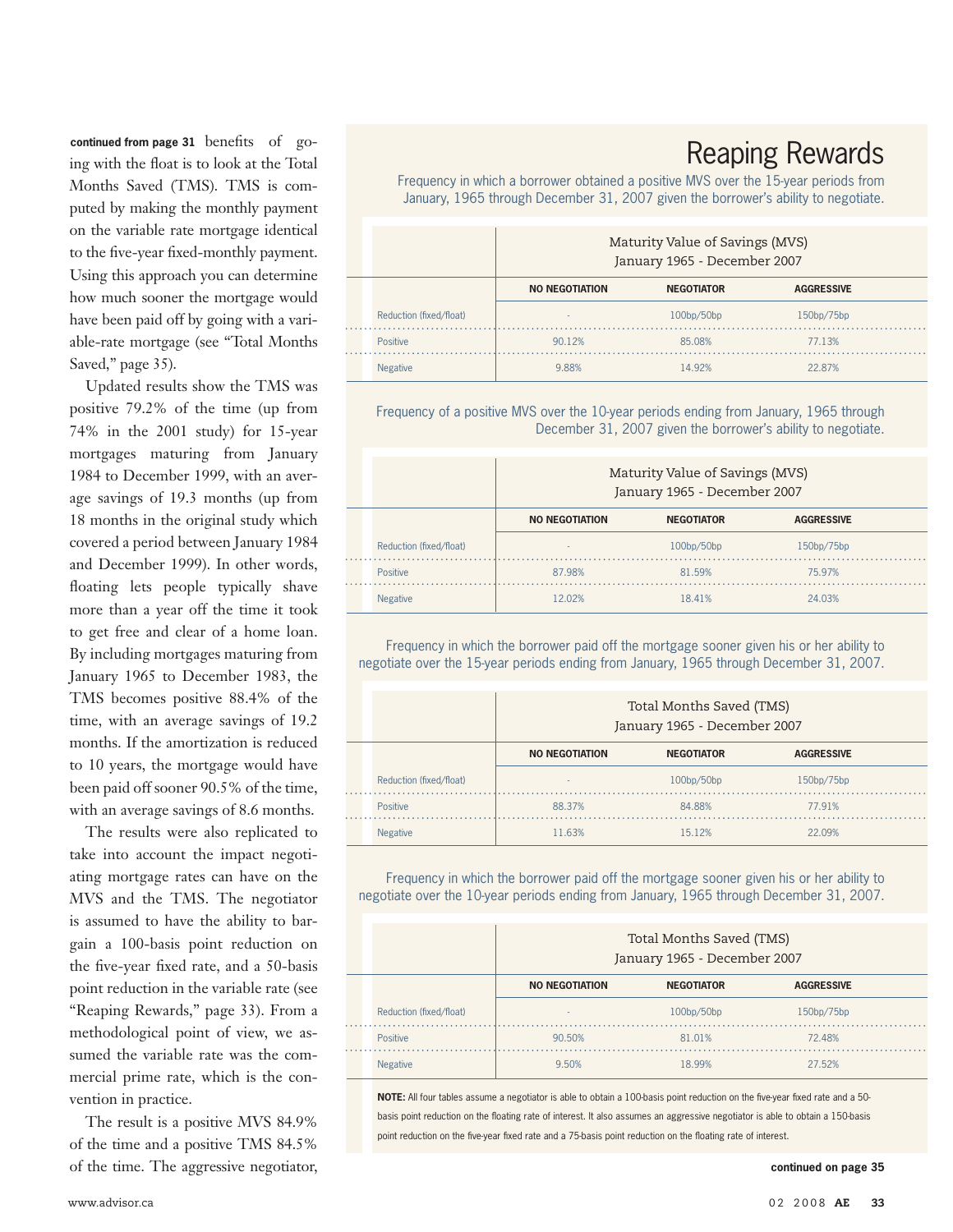# Total Months Saved

Data represents the TMS by borrowing at prime versus the five-year rate. The year and month correspond to the maturity of the 15-year amortization period.

| Mortgage Maturity Date |            |            |            |            |            |            |            |            |            |            |            |            |
|------------------------|------------|------------|------------|------------|------------|------------|------------|------------|------------|------------|------------|------------|
|                        | <b>JAN</b> | <b>FEB</b> | <b>MAR</b> | <b>APR</b> | <b>MAY</b> | <b>JUN</b> | <b>JUL</b> | <b>AUG</b> | <b>SEP</b> | <b>OCT</b> | <b>NOV</b> | <b>DEC</b> |
| 1965                   | 11.7       | 11.6       | 11.5       | 11.4       | 10.0       | 9.9        | 9.6        | 9.2        | 9.6        | 9.8        | 9.9        | 9.8        |
| 1966                   | 9.7        | 9.6        | 9.7        | 11.9       | 14.1       | 14.5       | 15.9       | 16.7       | 18.0       | 18.6       | 18.9       | 18.8       |
| 1967                   | 18.5       | 18.6       | 18.5       | 18.2       | 18.9       | 19.4       | 19.4       | 19.5       | 18.9       | 19.2       | 19.2       | 18.8       |
| 1968                   | 19.6       | 19.2       | 18.6       | 18.2       | 18.0       | 18.3       | 18.1       | 18.0       | 18.8       | 18.9       | 19.1       | 19.0       |
| 1969                   | 18.6       | 18.4       | 18.3       | 17.3       | 17.1       | 17.1       | 17.0       | 17.4       | 18.3       | 18.2       | 18.2       | 18.0       |
| 1970                   | 17.9       | 17.7       | 17.5       | 17.3       | 14.5       | 14.3       | 13.9       | 13.3       | 13.8       | 14.2       | 14.5       | 14.2       |
| 1971                   | 13.9       | 13.8       | 14.0       | 13.8       | 13.7       | 14.1       | 15.0       | 16.8       | 17.3       | 18.6       | 19.4       | 19.4       |
| 1972                   | 19.8       | 20.2       | 20.1       | 19.7       | 19.2       | 20.8       | 21.2       | 21.6       | 22.5       | 22.7       | 22.8       | 22.0       |
| 1973                   | 22.3       | 21.4       | 20.5       | 19.9       | 19.5       | 19.3       | 19.3       | 19.5       | 19.4       | 19.7       | 19.7       | 19.5       |
| 1974                   | 20.0       | 19.9       | 19.4       | 18.6       | 18.1       | 18.3       | 18.0       | 19.5       | 21.8       | 21.8       | 22.2       | 22.3       |
| 1975                   | 22.2       | 21.8       | 21.5       | 21.4       | 20.8       | 20.6       | 20.6       | 21.0       | 20.4       | 19.8       | 20.1       | 20.3       |
| 1976                   | 20.3       | 20.2       | 20.1       | 20.0       | 20.0       | 20.3       | 20.8       | 21.2       | 21.2       | 21.4       | 21.3       | 21.2       |
| 1977                   | 20.9       | 20.4       | 20.0       | 18.9       | 17.8       | 19.7       | 20.7       | 20.8       | 20.9       | 22.5       | 22.5       | 22.3       |
| 1978                   | 23.4       | 23.3       | 23.7       | 23.9       | 23.5       | 22.9       | 22.7       | 23.1       | 22.2       | 21.9       | 22.0       | 21.4       |
| 1979                   | 22.7       | 22.5       | 22.3       | 21.7       | 20.6       | 21.5       | 22.0       | 23.5       | 23.9       | 23.9       | 24.2       | 24.6       |
| 1980                   | 23.9       | 22.6       | 22.2       | 21.9       | 21.9       | 21.5       | 22.4       | 23.4       | 22.9       | 23.7       | 23.2       | 23.2       |
| 1981                   | 21.5       | 20.7       | 18.0       | 17.5       | 17.6       | 18.2       | 19.4       | 20.5       | 20.5       | 20.2       | 19.0       | 18.2       |
| 1982                   | 16.7       | 15.1       | 14.2       | 13.7       | 13.7       | 15.8       | 17.1       | 16.8       | 16.6       | 20.1       | 19.7       | 18.8       |
| 1983                   | 21.0       | 20.4       | 21.3       | 23.7       | 24.5       | 24.7       | 24.9       | 25.1       | 25.0       | 24.2       | 24.3       | 23.9       |
| 1984                   | 26.7       | 26.2       | 26.1       | 29.4       | 31.0       | 33.6       | 36.4       | 38.5       | 40.5       | 41.6       | 42.5       | 43.3       |
| 1985                   | 43.5       | 39.6       | 39.0       | 40.0       | 40.1       | 40.1       | 39.2       | 40.1       | 41.6       | 42.2       | 40.5       | 38.0       |
| 1986                   | 34.6       | 31.3       | 26.3       | 25.3       | 25.1       | 25.1       | 24.8       | 25.4       | 24.9       | 22.4       | 16.8       | 9.4        |
| 1987                   | 4.3        | $-2.5$     | $-4.2$     | $-5.7$     | $-4.7$     | $-6.2$     | $-5.0$     | $-6.5$     | $-9.9$     | $-12.9$    | $-17.2$    | $-21.1$    |
| 1988                   | $-25.6$    | $-29.2$    | $-31.0$    | $-29.3$    | $-28.6$    | $-27.4$    | $-24.9$    | $-21.1$    | $-14.3$    | $-15.0$    | $-14.9$    | $-15.4$    |
| 1989                   | $-18.4$    | $-19.9$    | $-22.4$    | $-9.1$     | 0.7        | 2.6        | 5.6        | 13.3       | 18.2       | 25.1       | 29.0       | 22.8       |
| 1990                   | 19.8       | 8.1        | 10.9       | 22.7       | 9.9        | 5.4        | 7.2        | 11.2       | 21.9       | 26.1       | 23.7       | 24.9       |
| 1991                   | 20.9       | 19.0       | 22.6       | 27.1       | 32.5       | 34.7       | 35.2       | 43.9       | 43.4       | 37.8       | 29.7       | 20.9       |
| 1992                   | 15.6       | 11.6       | 13.2       | 11.3       | 11.7       | 10.6       | 10.7       | 5.6        | $-2.7$     | $-12.2$    | $-23.8$    | $-29.1$    |
| 1993                   | $-32.9$    | $-39.7$    | $-44.1$    | $-49.0$    | $-50.6$    | $-60.7$    | $-62.0$    | $-59.9$    | $-51.0$    | $-56.5$    | $-52.0$    | $-50.8$    |
| 1994                   | $-58.7$    | $-65.7$    | $-74.2$    | $-64.2$    | $-56.0$    | $-51.9$    | $-46.3$    | $-36.9$    | $-31.2$    | $-7.4$     | 6.2        | $-12.2$    |
| 1995                   | $-20.6$    | $-14.7$    | 13.9       | 39.1       | $-1.0$     | $-28.1$    | $-25.9$    | $-17.8$    | 2.9        | 8.7        | 9.4        | 17.0       |
| 1996                   | 13.2       | 18.0       | 24.1       | 31.1       | 44.8       | 54.1       | 59.4       | 79.1       | 82.2       | 77.9       | 66.3       | 58.6       |
| 1997                   | 62.2       | 68.2       | 71.7       | 72.1       | 73.6       | 75.3       | 77.5       | 75.6       | 67.5       | 56.8       | 44.4       | 41.2       |
| 1998                   | 39.6       | 34.6       | 31.5       | 29.6       | 29.8       | 28.6       | 29.7       | 36.7       | 40.7       | 31.9       | 29.1       | 27.8       |
| 1999                   | 28.1       | 27.9       | 32.1       | 40.7       | 46.0       | 47.4       | 51.4       | 47.4       | 44.0       | 42.1       | 38.5       | 35.0       |
| 2000                   | 32.6       | 35.5       | 45.1       | 42.2       | 40.7       | 35.5       | 34.1       | 33.1       | 33.3       | 33.5       | 30.9       | 27.2       |
| 2001                   | 26.1       | 26.6       | 24.5       | 19.3       | 14.2       | 17.3       | 19.9       | 20.0       | 20.7       | 20.0       | 16.7       | 14.7       |
| 2002                   | 11.2       | 7.2        | 6.3        | 10.4       | 15.8       | 15.9       | 13.7       | 13.6       | 15.3       | 20.5       | 16.2       | 17.6       |
| 2003                   | 19.4       | 16.7       | 10.3       | 9.7        | 12.7       | 14.1       | 13.6       | 19.0       | 21.5       | 18.0       | 15.6       | 18.9       |
| 2004                   | 19.0       | 19.2       | 25.2       | 35.3       | 33.1       | 32.6       | 36.5       | 35.5       | 35.2       | 35.6       | 36.8       | 40.8       |
| 2005                   | 43.6       | 47.1       | 49.9       | 55.4       | 58.1       | 57.0       | 57.3       | 56.8       | 56.8       | 55.9       | 55.4       | 51.7       |
| 2006                   | 48.4       | 44.2       | 45.2       | 45.7       | 46.1       | 46.7       | 47.7       | 47.8       | 47.3       | 42.0       | 34.9       | 32.7       |
| 2007                   | 32.8       | 32.6       | 35.8       | 40.5       | 38.6       | 34.5       | 29.8       | 25.2       | 23.4       | 28.4       | 29.4       | 32.1       |

**continued on page 37**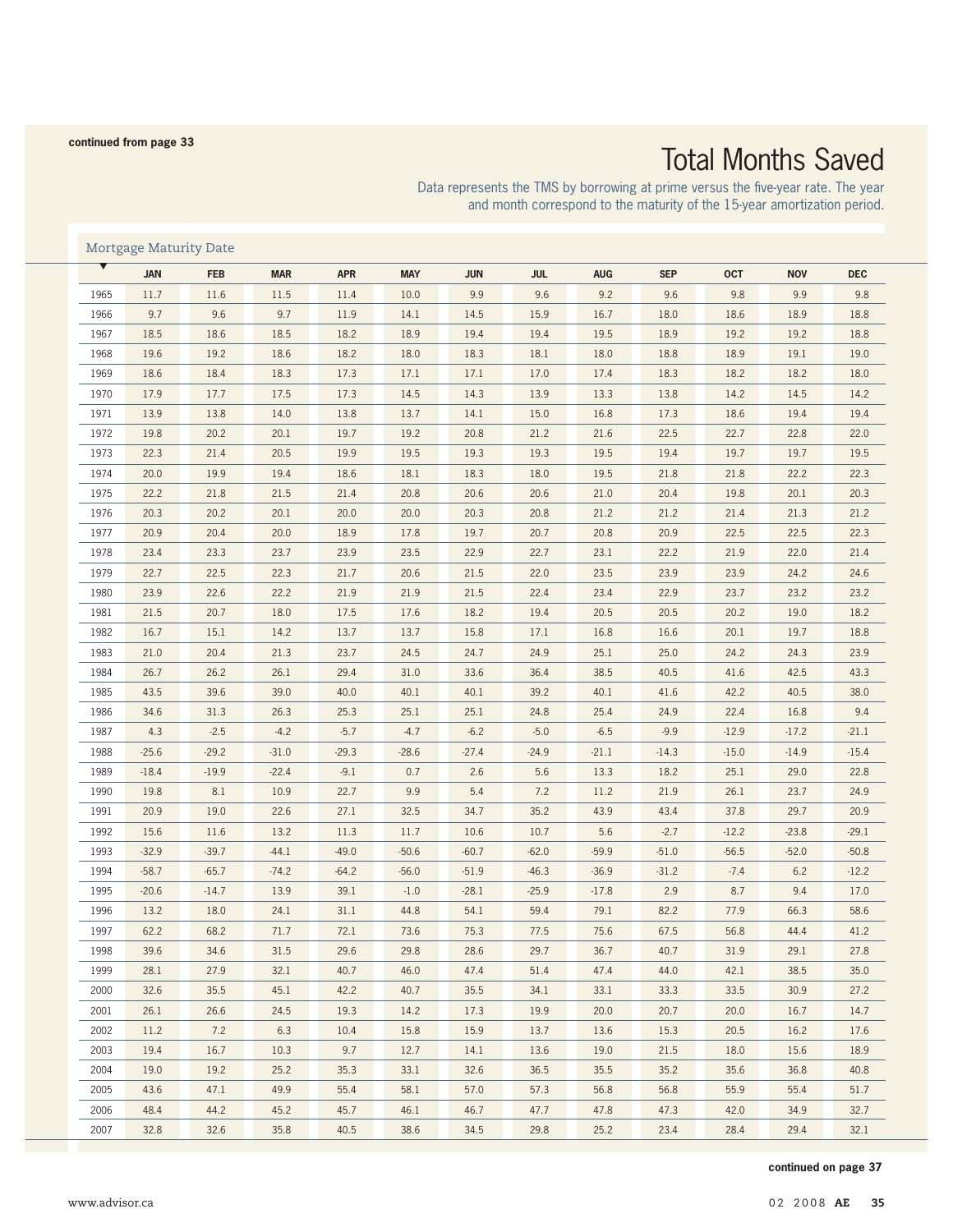continued from page 35on the other hand, is able to negotiate a 150-basis point reduction on the five-year fixed rate and a 75-basis point reduction on the variable rate. In this case, the result is a positive MVS 77.1% of the time, while the TMS remained positive 77.9% of the time. The figures presented are based on 15-year mortgage amortizations. As one would suspect, people who can negotiate better rates than those posted by the banks erode some of the advantage of going floating over fixed.

#### Locking in

Could you be even better-off by timing the market?

Well, let's take a hypothetical look at two individuals who each have \$100,000 outstanding on their respective mortgages. The balance will be amortized over the next 15 years with three fiveyear terms. One person decides to go with a pure float (variable-rate mortgage), while the other chooses to try and time the market. In timing the market, it's assumed the individual is able to accurately forecast Bank of Canada interest rates over the next year—beginning on January 1 of each year—and based on this will decide whether to float or fix the mortgage payments. The person floats where prime rates are falling over the next year and goes fixed when they are rising. Where a fixed-rate mortgage is selected, the individual must lock-in for the remainder of the five-year term and the process is repeated at the beginning of the following term (see, "Timing Troubles," page).

Contrary to what you might expect, it turns out the homeowner who went with the pure float mortgage outperformed the five-year fixed mortgage more often (88.1%) than the individual who chose the market timing strategy (83.3%). The average magnitude of

## Timing Troubles

An individual takes out a 15-year mortgage in January, 1982 with three five-year terms. He decides to go with a variable-rate mortgage for the first two years and then lock-in a fixed rate for the remaining three because rates were rising. Chart shows interest rate performance (fixed and floating) over the five-year term.



Rate source: *Bank of Canada.*

the MVS was also higher with the pure float (\$15,821) when compared to market timing (\$14,495). In absolute terms, the magnitude of the gains was higher 69% of the time by going with the pure float strategy over market timing.

Here is one historical example that should help illustrate why predictability may not necessarily pay off (See "Go With the Float," page 39). An individual finances a mortgage at a variable rate starting in January 1982. It is amortized over 15 years, which implies three five-year terms. Now, given the ability to foresee the direction of shortterm Bank of Canada interest rates at the beginning of each year, this clairvoyant individual decides to stick with a variable-rate mortgage for the first two years until January 1984. Then, with three years remaining on his original five-year contract, he decides to lockin at the fixed rate in January 1984 because he knows with 100% certainty that interest rates were rising in that year. So, he locks in for the remaining three years (1984 through 1986) at the three-year rate. However, a brief interest-rate spike reversed itself later in the year. For a few months, the floating rate pierced through the fixed rate and the decision to lock-in paid off. But for most of the remaining months, the short rate fell under the fixed rate and the original savings were washed away.

In other words, nobody owns a crystal ball. Being able to predict the path of short-term interest rates does not necessarily generate better odds over time.

In the calm, early summer of 2007, before the sub-prime mortgage crisis hit international headlines and markets, many Canadian commentators were predicting that official Bank of Canada interest rates had nowhere to go but up. And, on **continued on page 39**